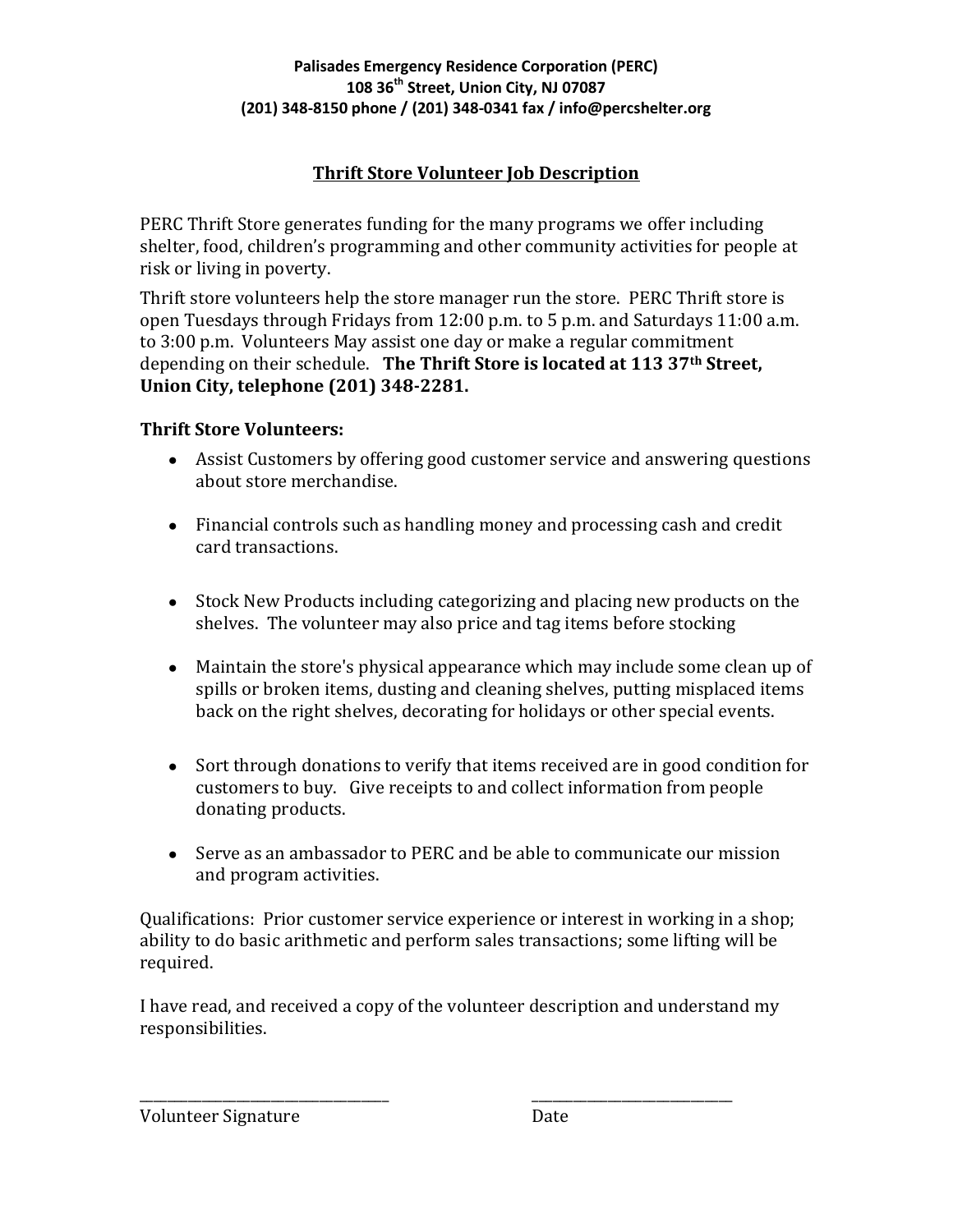#### **Palisades Emergency Residence Corporation (PERC) 108 36th Street, Union City, NJ 07087 (201) 348-8150 phone / (201) 348-0341 fax / info@percshelter.org**

### **Soup Kitchen Volunteers Job Description**

PERC Soup Kitchen is open every day all year around. Our guests receive not only a hot meal, but they often tell us that the friendly greetings and warm smiles of volunteers and staff brighten their day.

PERC Soup Kitchen is open daily for dinner from 6 to 7 p.m. Volunteers should arrive by 5 p.m. to assist in dining room set up and help with final kitchen preparations. Volunteers may assist as able or make a regular commitment, depending on your interest and schedule. **The Soup Kitchen is located at 111 37th Street, Union City.**

Soup kitchen volunteers:

- Set up dining room.
- Assist in final dinner preparations or some light cooking.
- Greet guests upon their arrival
- Assist with door sign-in of guests
- Assist with serving on the food line.
- May hand out drinks or other food items
- Light clean up after dinner.

Qualifications/Requirements:

- Customer service orientation
- Enjoy working with people
- The ability to comply with safe food handling procedures
- Ability to respect and maintain personal boundaries and client confidentiality

Appropriate for: Adults, older teens, corporate groups, church groups, workplace groups, social groups, family groups.

I have read, and received a copy of the volunteer description and understand my responsibilities.

Volunteer Signature Date

\_\_\_\_\_\_\_\_\_\_\_\_\_\_\_\_\_\_\_\_\_\_\_\_\_\_\_\_\_\_\_\_\_\_\_ \_\_\_\_\_\_\_\_\_\_\_\_\_\_\_\_\_\_\_\_\_\_\_\_\_\_\_\_\_

<sup>\*\*\*</sup>PERC encourages volunteers to sit down and have dinner with guests.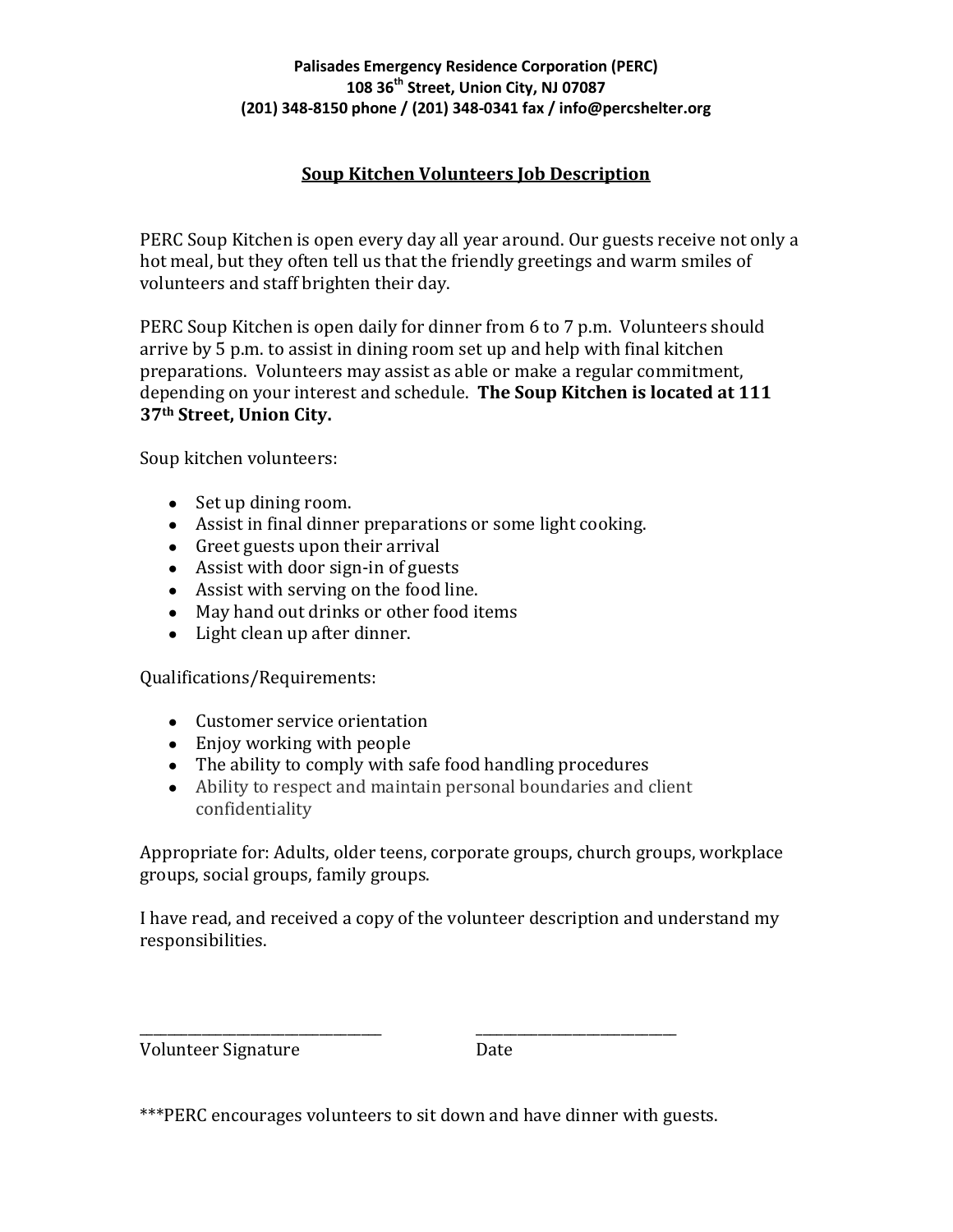### **ADMINISTRATIVE SUPPORT VOLUNTEER JOB DESCRIPTION**

The administrative support volunteer assists PERC staff with clerical, fundraising, and other office tasks. These volunteers will help us achieve our mission, create a pleasant work environment, and help us achieve our mission more efficiently. PERC administrative offices are open Mondays through Fridays 10:00 a.m. through 6:00 p.m. Volunteers may assist one day of the week for a few hours or make a regular commitment. **The PERC administrative office is located at 108 36th Street, Union City (2nd floor).**

#### **Duties/Responsibilities:**

Assists with clerical/administrative duties, such as:

- Organizing files
- Filing, data entry, copying, scanning
- Telephone coverage
- $\bullet$  Assist with mailings
- Greeting customers donating or visiting the agency
- If volunteer is bilingual: assist staff to effectively and efficiently serve the non-English speaking clients by translating.
- Performs duties requiring the giving or receiving of information.
- Interact with clients in a friendly and professional manner

Qualifications/requirements:

- Must have a professional manner
- Good organizational skills
- Ability to respect and maintain confidential information

\_\_\_\_\_\_\_\_\_\_\_\_\_\_\_\_\_\_\_\_\_\_\_\_\_\_\_\_\_\_\_\_\_\_\_\_\_ \_\_\_\_\_\_\_\_\_\_\_\_\_\_\_\_\_\_\_\_\_\_\_\_\_\_\_\_\_

- Willingness to learn new skills
- Ability to read and write in English; the ability to speak Spanish is desirable.
- Ability to follow instructions
- Ability to operate office equipment such as a copy machine, fax machine, shredder, multi line telephone system, etc…computer skills are desirable
- Cooperative attitude

I have read, and received a copy of the volunteer description and understand my responsibilities.

Volunteer Signature Date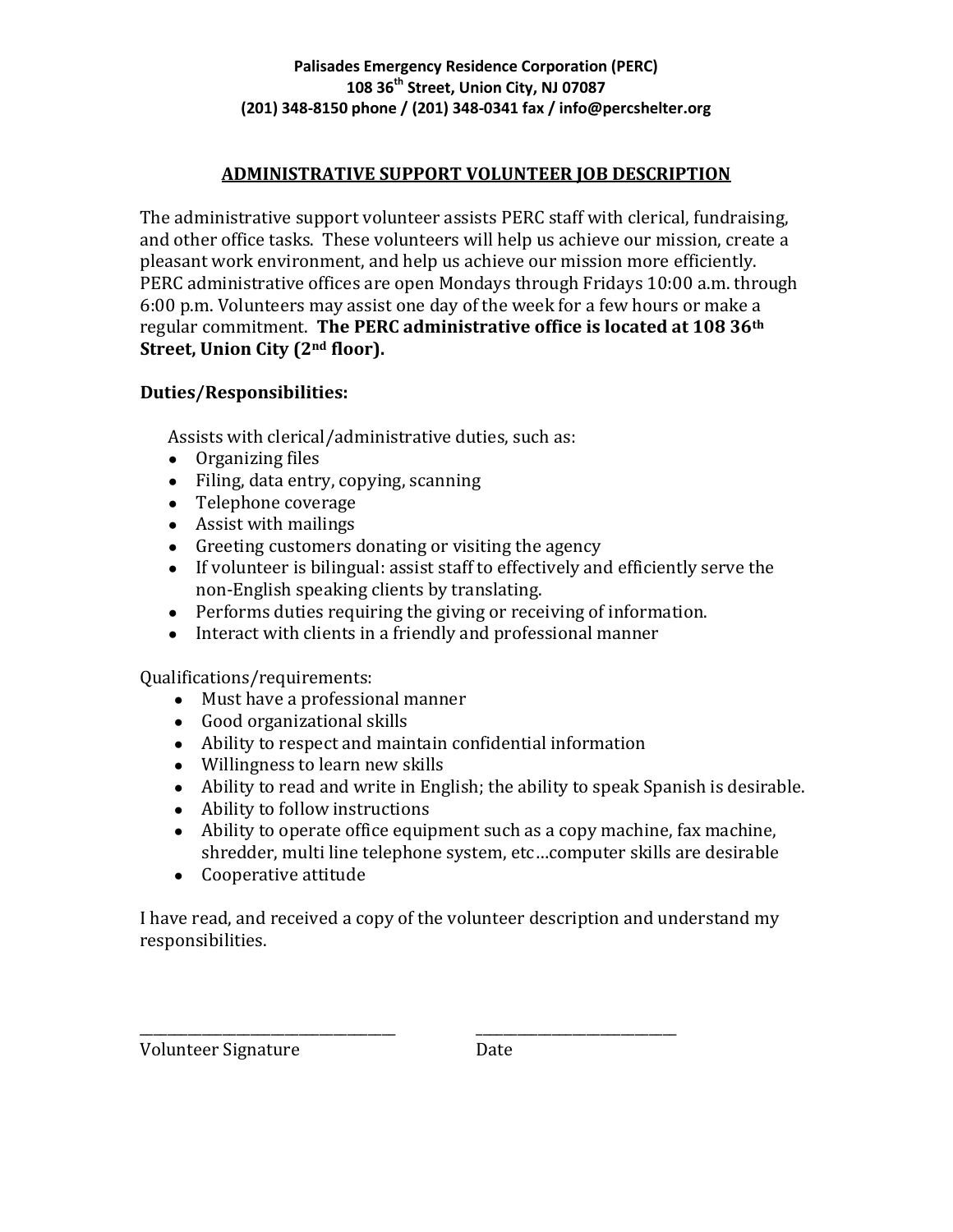### **FOOD PANTRY VOLUNTEER JOB DESCRIPTION**

PERC Food Pantry gives out groceries every week to low-income area residents who are hungry and who need help stretching their tight food budgets at home. Food is distributed weekly on Wednesdays between 1 and 3 p.m. Setup for the pantry begins at 11 a.m. The Pantry volunteer provides basic support services, including sorting food, lifting and giving out food boxes, clean up, and other tasks required for service to the pantry guests. Special opportunities for translation are needed, especially for Spanish speakers. **The Food Pantry is located at 111 37th Street, Union City.**

#### **Food Pantry Volunteer:**

- Unloads shipments of food and stock pantry shelves
- Prepares food bags for distribution to clients
- Maintains inventory
- Assists with welcoming and sign-in food pantry clients
- Monitors area to maintain order and a clean and safe environment
- Distributes food bags
- Assists with cleaning and organizing

Qualifications/Requirements:

- Customer service orientation
- Some light to moderate lifting, although not necessary for all roles
- Ability to stand and bend
- Some stocking experience helpful but not necessary

\_\_\_\_\_\_\_\_\_\_\_\_\_\_\_\_\_\_\_\_\_\_\_\_\_\_\_\_\_\_\_\_\_\_\_ \_\_\_\_\_\_\_\_\_\_\_\_\_\_\_\_\_\_\_\_\_\_\_\_\_\_\_\_\_

● Ability to respect and maintain personal boundaries and client confidentiality

I have read, and received a copy of the volunteer description and understand my responsibilities.

Volunteer Signature Date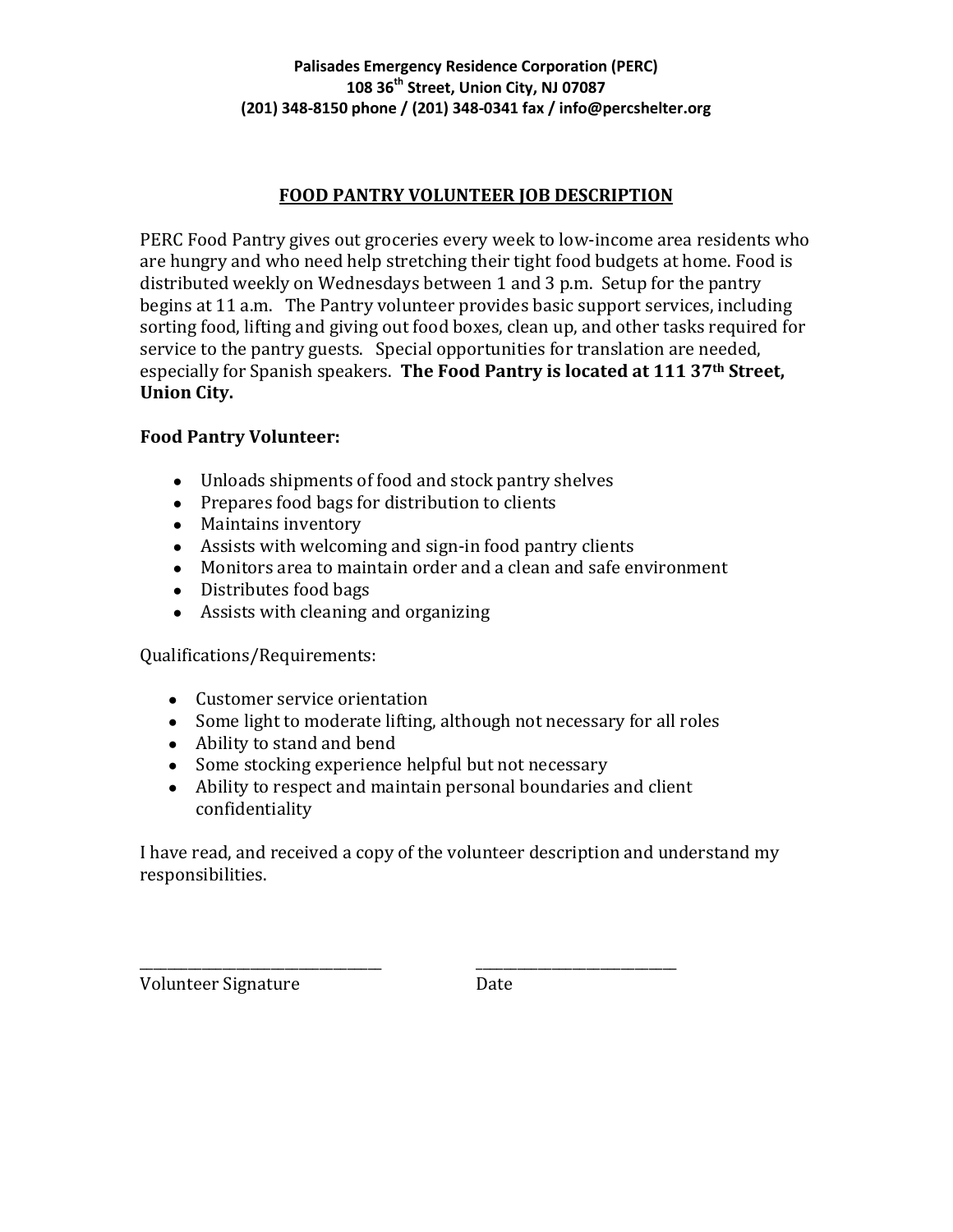# **PERC Volunteer Application**

|                                                                               | E-mail address:<br>*P.E.R.C. will add your information to our mailing list.                                                       |                     |       |                                                                           |                                 |
|-------------------------------------------------------------------------------|-----------------------------------------------------------------------------------------------------------------------------------|---------------------|-------|---------------------------------------------------------------------------|---------------------------------|
|                                                                               | How did you learn about PERC's volunteer opportunities?                                                                           |                     |       |                                                                           |                                 |
|                                                                               | Are you 18 years of age? $\Box$ Yes<br>N <sub>0</sub>                                                                             |                     |       |                                                                           |                                 |
|                                                                               | Are you representing a larger group? Yes                                                                                          | N <sub>0</sub>      |       |                                                                           |                                 |
|                                                                               | If yes what is the name of your group, school or organization?                                                                    |                     |       |                                                                           |                                 |
| Preferred Volunteer Area:                                                     |                                                                                                                                   |                     |       |                                                                           |                                 |
|                                                                               | Kitchen: Food Pantry:<br>Food Prep ___Packing Distribution ____Assisting, coordinating<br>Cleaning ______Organizing pantry closet | <b>Fundraising:</b> |       | <b>Community Services:</b><br>_After School Assist<br>___Summer Camp help | __Activities support/instructor |
| <b>Administrative Support:</b><br>_Data Entry, filing, etc.                   |                                                                                                                                   |                     |       | Adult Ed                                                                  | Computer Lab Facilitator        |
|                                                                               | Please indicate any skills, talents or training you have:                                                                         |                     |       |                                                                           |                                 |
| Languages you speak:                                                          |                                                                                                                                   |                     |       |                                                                           |                                 |
|                                                                               | Can you read and translate that language? $\square$                                                                               | Read                | Write |                                                                           |                                 |
| Have you ever volunteered in any capacity? $\square$<br>Yes<br>N <sub>o</sub> |                                                                                                                                   |                     |       |                                                                           |                                 |
|                                                                               | If so, where? $\qquad \qquad$                                                                                                     |                     |       |                                                                           |                                 |

Are you currently employed?  $\Box$  **FT**  $\Box$  **PT**  $\Box$  **Self Retired**  $\Box$  **Unemployed**